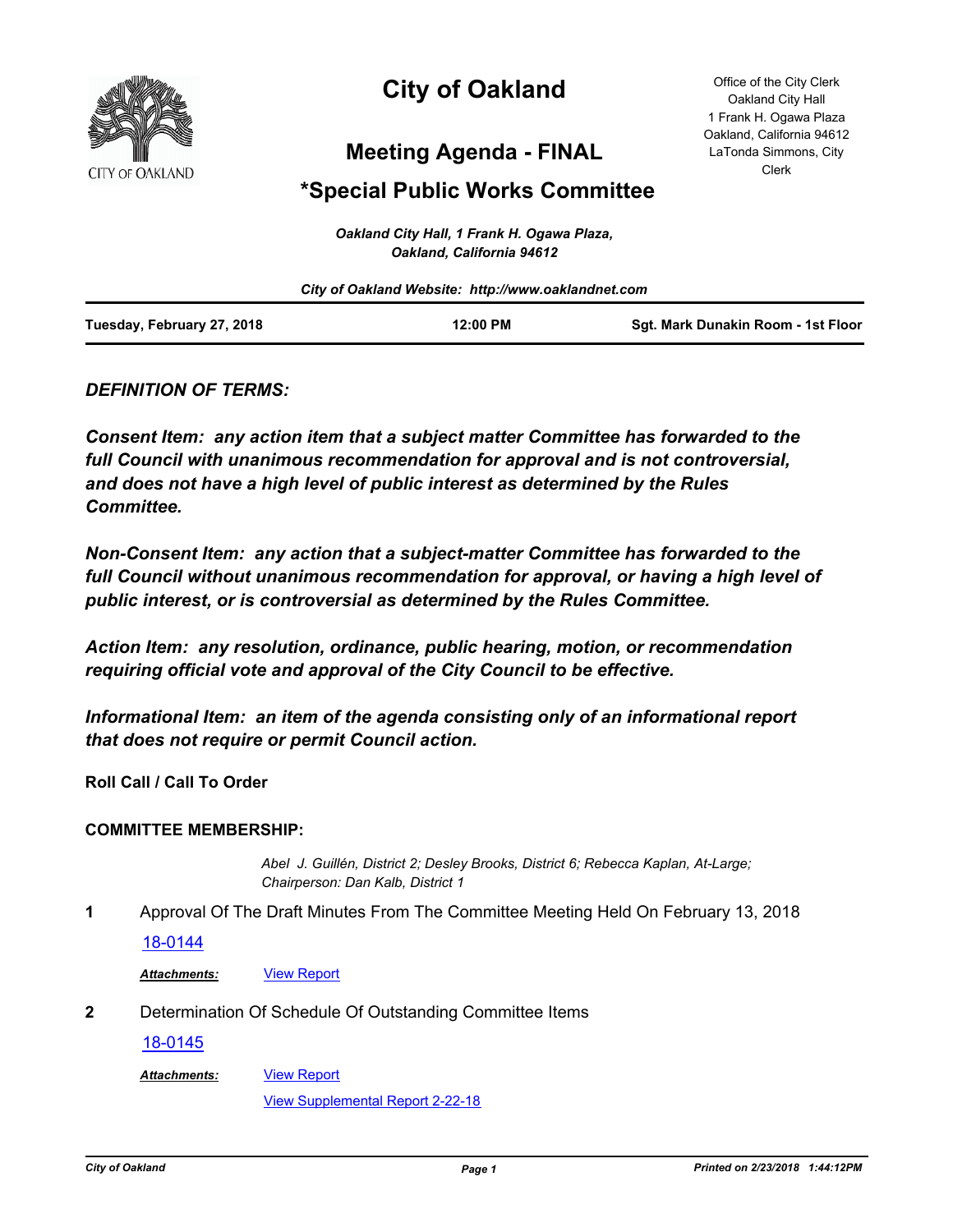Subject: Oakland Bicyclist And Pedestrian Advisory Commission Annual Report 2017 From: Councilmembers Dan Kalb Recommendation: Receive An Informational Report on the Bicyclist and Pedestrian Advisory Commission's 2017 Activities **3** [18-0058](http://oakland.legistar.com/gateway.aspx?m=l&id=/matter.aspx?key=28494)

*Attachments:* [View Report](http://oakland.legistar.com/gateway.aspx?M=F&ID=73c28376-dd1e-4b32-bbca-59a3e2e049ba.pdf)

#### *Legislative History*

1/18/18 \*Rules & Legislation **Committee** 

Scheduled to the \*Public Works Committee

- Subject: Major Encroachment Permit at 301- 12th Street **4**
	- From: Transportation Department

Recommendation: Adopt A Resolution Granting A Conditional And Revocable Major Encroachment Permit To BSREP II Station On 12th, LLC To Allow Portions Of The New Building Above Grade At 301 12th Street To Encroach Into The Public Right-Of-Way Along 11th Street, Webster Street, 12th Street, And Harrison Street, Major Encroachment Permit ENMJ17054

# [18-0133](http://oakland.legistar.com/gateway.aspx?m=l&id=/matter.aspx?key=28569)

**5**

*Attachments:* [View Report](http://oakland.legistar.com/gateway.aspx?M=F&ID=1de8b079-bc0d-4545-82fc-3d822f11f07e.pdf)

*Legislative History* 

2/8/18 \*Rules & Legislation **Committee** 

Scheduled to the \*Public Works Committee

Subject: Lakeside Green Street Project From: Transportation Department

> Recommendation: Adopt A Resolution Waiving Advertising And Competitive Bidding And Authorizing The City Administrator Or Her

> Designee, To Increase The Change Order Limit For The Lakeside Green Street Project Construction Contract With McGuire And Hester, Inc. (Project No. C393910) From Ten Percent (10%) To Thirty Percent (30%) Of The Original Contract For A Total Contract Amount Not-To- Exceed Fifteen Million Four Hundred Sixty-Nine Thousand Five Hundred Forty Dollars (\$15,469,540.00) And Appropriation Of Two Hundred Forty-Six Thousand Dollars (\$246,000.00) From Fund 2215 Measure F Fund Balance And Reallocation Of Two Hundred Thousand Dollars (\$200,000.00) From Fund 2216 Curb Ramp Funds (Project No. 1000981) To The Lakeside Green Street Project [18-0134](http://oakland.legistar.com/gateway.aspx?m=l&id=/matter.aspx?key=28570)

*Attachments:* [View Report](http://oakland.legistar.com/gateway.aspx?M=F&ID=84e86a95-f65b-4a48-ac52-35f2212765c7.pdf)

#### *Legislative History*

2/8/18 \*Rules & Legislation **Committee** 

Scheduled to the \*Public Works Committee

# **Open Forum (TOTAL TIME AVAILABLE: 15 MINUTES)**